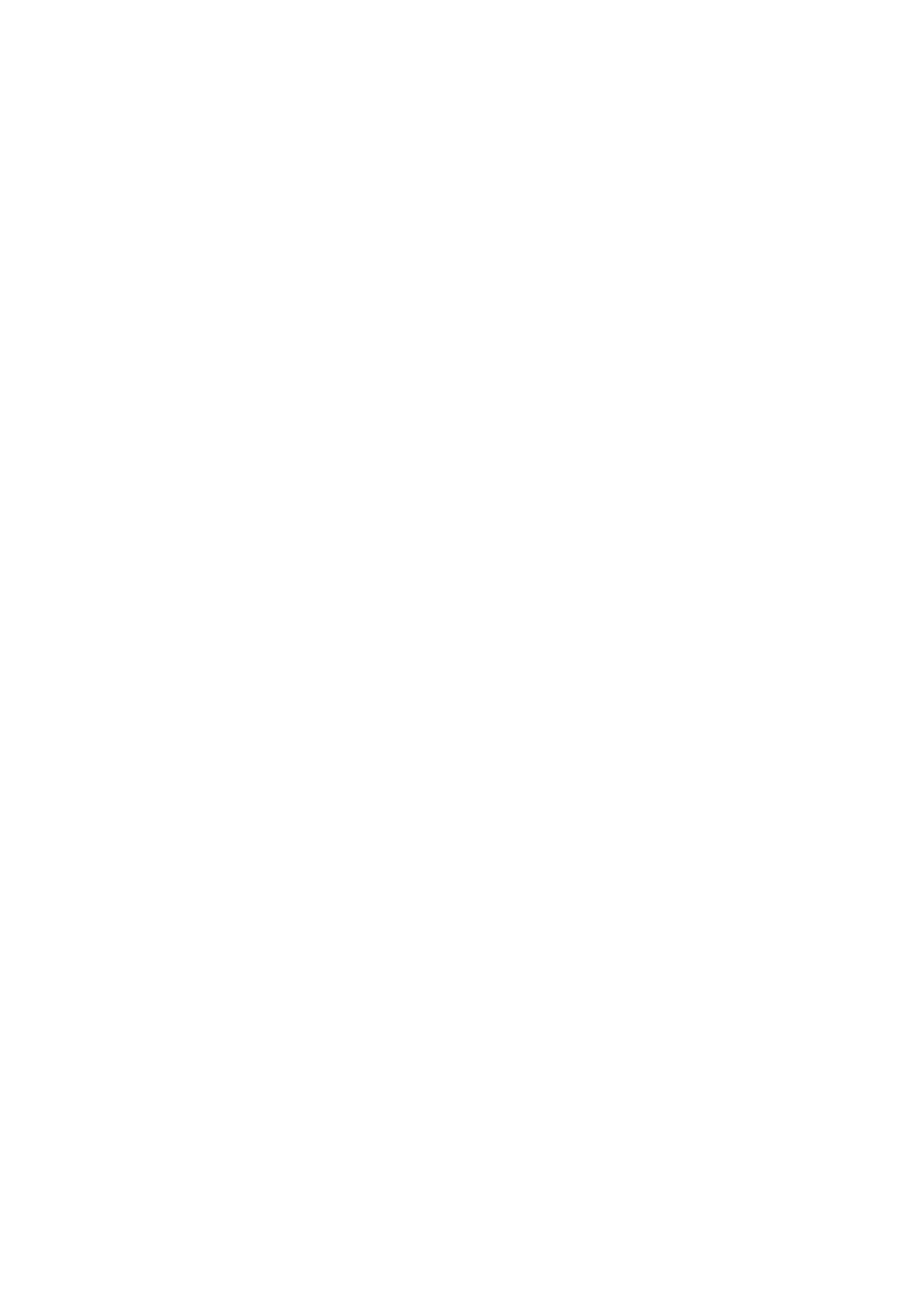## **HOMEWORK TRACKING SHEET**  *Pupil Record*

| JJ. |
|-----|
|     |

**TEACHER:** 

| ìLASS: |  |
|--------|--|
| YEAR:  |  |

Keep a note of your Higher Physics formal homework exercises on this sheet. The Due Date should be filled in whenever you are told it, to ensure there are no misunderstandings about deadlines. Once the homework has been returned, fill in the mark in the appropriate column, and also on the chart below. Join the previous homework mark to the current one with a straight line. This chart will allow you to instantly spot where your weaknesses are when it comes to your revision for Unit Tests, the Prelim, and your final exam. Use the table at the bottom to keep your own note of what stage you are at with Unit Tests and Learning Outcome 3 experiments. Fill in your mark for the Unit Test (and resit, if you needed it), and put 'YES' in the 'ATTAINED' column if you reach the threshold of attainment. For the LO3 column, put 'YES' in the 'ATTAINED' column when you have passed the experimental report.

|                                                          |                | <b>HOMEWORK EXERCISES</b>     |                                                                                                                                   |                                      |                                        |  |                 | <b>DUE DATE</b> |           | <b>MARK</b> |                               | <b>SIGNATURE</b> |                    |
|----------------------------------------------------------|----------------|-------------------------------|-----------------------------------------------------------------------------------------------------------------------------------|--------------------------------------|----------------------------------------|--|-----------------|-----------------|-----------|-------------|-------------------------------|------------------|--------------------|
| <b>Other</b>                                             | 1              |                               | <b>SIGNIFICANT FIGS &amp; SCIENTIFIC NOTATION</b>                                                                                 |                                      |                                        |  |                 |                 |           |             |                               |                  |                    |
|                                                          | $\overline{2}$ | <b>UNCERTAINTIES</b>          |                                                                                                                                   |                                      |                                        |  |                 |                 |           |             |                               |                  |                    |
|                                                          | 3              | <b>VECTORS</b>                |                                                                                                                                   |                                      |                                        |  |                 |                 |           |             |                               |                  |                    |
|                                                          | $\overline{4}$ |                               | <b>EQUATIONS OF MOTION</b>                                                                                                        |                                      |                                        |  |                 |                 |           |             |                               |                  |                    |
|                                                          | 5              | <b>FORCES</b>                 |                                                                                                                                   |                                      |                                        |  |                 |                 |           |             |                               |                  |                    |
| MECHANICS &<br>PROPERTIES OF<br>MATTER<br>UNIT 1         | 6              | <b>MOMENTUM &amp; IMPULSE</b> |                                                                                                                                   |                                      |                                        |  |                 |                 |           |             |                               |                  |                    |
|                                                          | 7              | PRESSURE & DENSITY            |                                                                                                                                   |                                      |                                        |  |                 |                 |           |             |                               |                  |                    |
|                                                          | 8              | <b>GAS LAWS</b>               |                                                                                                                                   |                                      |                                        |  |                 |                 |           |             |                               |                  |                    |
|                                                          | 9              | <b>ELECTRIC FIELDS</b>        |                                                                                                                                   |                                      |                                        |  |                 |                 |           |             |                               |                  |                    |
|                                                          | 10             |                               | <b>RESISTORS, EMF &amp; INTERNAL RESISTANCE</b>                                                                                   |                                      |                                        |  |                 |                 |           |             |                               |                  |                    |
|                                                          | 11             |                               | <b>WHEATSTONE BRIDGES</b>                                                                                                         |                                      |                                        |  |                 |                 |           |             |                               |                  |                    |
| ELECTRICITY &<br><b>ELECTRONICS</b><br>UNIT <sub>2</sub> | 12             | A.C. & CAPACITORS             |                                                                                                                                   |                                      |                                        |  |                 |                 |           |             |                               |                  |                    |
|                                                          | 13             |                               | <b>CAPACITORS IN CIRCUITS</b>                                                                                                     |                                      |                                        |  |                 |                 |           |             |                               |                  |                    |
|                                                          | 14             | <b>ANALOGUE ELECTRONICS</b>   |                                                                                                                                   |                                      |                                        |  |                 |                 |           |             |                               |                  |                    |
|                                                          | 15             | <b>WAVES</b>                  |                                                                                                                                   |                                      |                                        |  |                 |                 |           |             |                               |                  |                    |
|                                                          | 16             |                               | <b>REFRACTION OF LIGHT</b>                                                                                                        |                                      |                                        |  |                 |                 |           |             |                               |                  |                    |
| $UnIT3$<br><b>MATTER</b>                                 | 17             | <b>OPTOELECTRONICS</b>        |                                                                                                                                   |                                      |                                        |  |                 |                 |           |             |                               |                  |                    |
| RADIATION &                                              | 18             | <b>SEMICONDUCTORS</b>         |                                                                                                                                   |                                      |                                        |  |                 |                 |           |             |                               |                  |                    |
|                                                          | 19             | <b>NUCLEAR REACTIONS</b>      |                                                                                                                                   |                                      |                                        |  |                 |                 |           |             |                               |                  |                    |
|                                                          | 20             |                               | <b>DOSIMETRY &amp; SAFETY</b>                                                                                                     |                                      |                                        |  |                 |                 |           |             |                               |                  |                    |
|                                                          |                | <b>VIARK OUT OF 10</b>        | 10 <sub>1</sub><br>9<br>8<br>$\overline{7}$<br>6<br>$\mathbf 5$<br>4<br>3<br>2<br>1<br>0<br>$\overline{3}$<br>$\overline{2}$<br>1 | 56<br>$\overline{4}$                 | 7 8 9 10 11 12 13 14 15 16 17 18 19 20 |  |                 |                 |           |             |                               |                  |                    |
|                                                          |                |                               |                                                                                                                                   |                                      | <b>HOMEWORK NUMBER</b>                 |  |                 |                 |           |             |                               |                  |                    |
| <b>MECHANICS &amp; PROPERTIES OF MATTER</b>              |                |                               |                                                                                                                                   | <b>ELECTRICITY &amp; ELECTRONICS</b> |                                        |  |                 |                 |           |             | <b>RADIATION &amp; MATTER</b> |                  | <b>PRELIM EXAM</b> |
| LOS 1 & 2                                                |                | LO <sub>3</sub>               |                                                                                                                                   | LO <sub>S</sub> 1 & 2                |                                        |  | LO <sub>3</sub> |                 | LOS 1 & 2 |             |                               | LO <sub>3</sub>  | <b>MARK</b>        |

|         | <b>MECHANICS &amp; PROPERTIES OF MATTER</b><br><b>ELECTRICITY &amp; ELECTRONICS</b> |                 |                 |         | <b>RADIATION &amp; MATTER</b> |                 |                  |         |       |                 | <b>PRELIM EXAM</b> |              |  |
|---------|-------------------------------------------------------------------------------------|-----------------|-----------------|---------|-------------------------------|-----------------|------------------|---------|-------|-----------------|--------------------|--------------|--|
|         | LOS 1 & 2                                                                           |                 | LO3             |         | LO <sub>S</sub> 1 & 2         |                 | LO3<br>LOS 1 & 2 |         |       | LO <sub>3</sub> | <b>MARK</b>        |              |  |
| ASSESS. | <b>RESIT</b>                                                                        | <b>ATTAINED</b> | <b>ATTAINED</b> | Assess. | RESIT                         | <b>ATTAINED</b> | <b>ATTAINED</b>  | ASSESS. | RESIT | <b>ATTAINED</b> | <b>ATTAINED</b>    | %AGE         |  |
| '30'    | /30                                                                                 |                 |                 | /30     | /30                           |                 |                  | /30     | /30   |                 |                    | <b>GRADE</b> |  |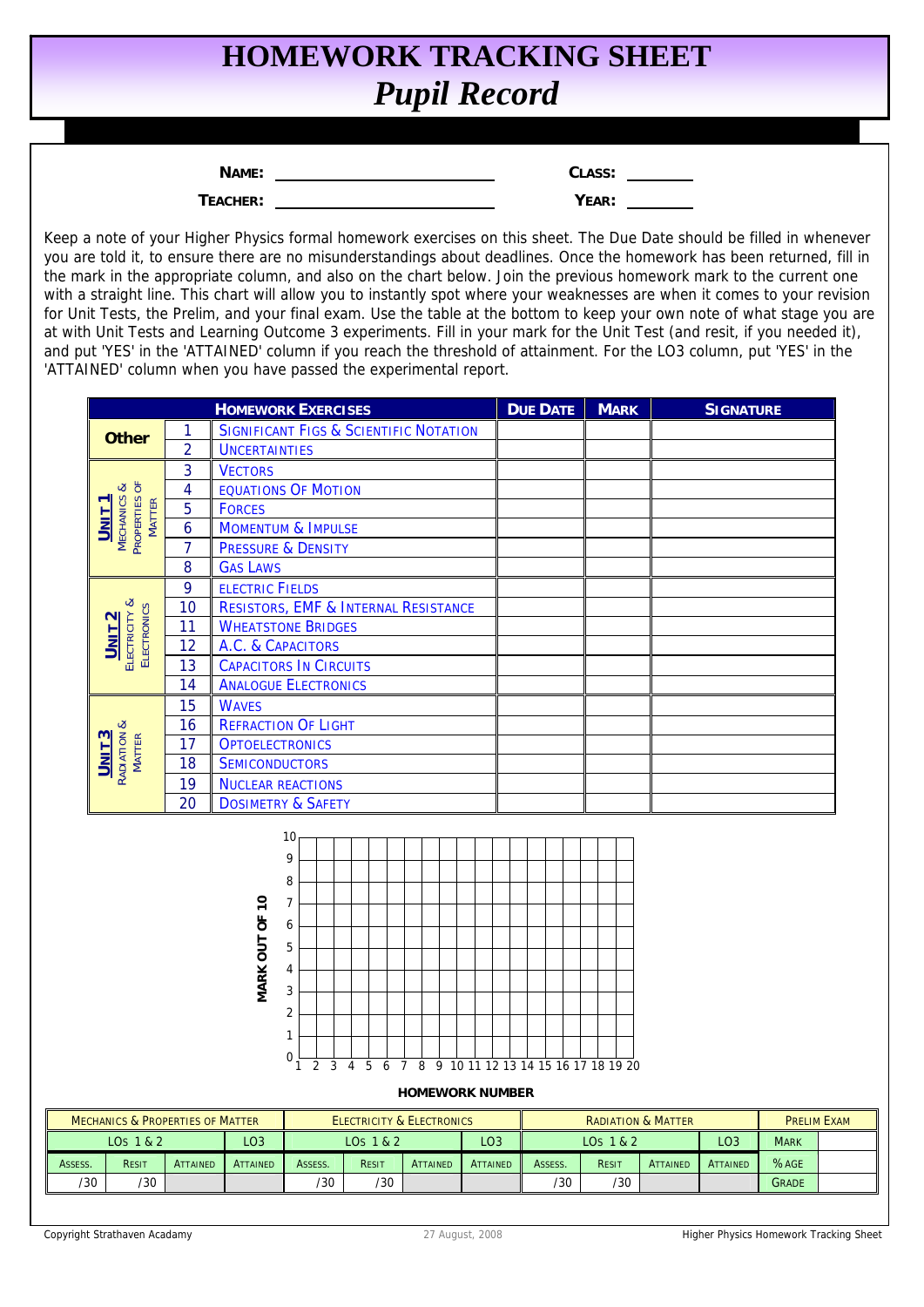### **FORMAL HOMEWORK EXERCISE**  *Induction - Uncertainties & Significant Figures*

#### **Homework 1 - Significant Figures, Prefixes & Scientific Notation**

 1. In each of the following cases, the stated value has too many significant figures. The appropriate number of significant figures is stated in brackets after the quantity. Round each quantity to the correct number of significant figures.

| (a) $11.85467$ V | (3 significant figures)                                         |  |
|------------------|-----------------------------------------------------------------|--|
| (b) $50.7835$ Hz | (2 significant figures)                                         |  |
|                  | (c) $0.000000712 \text{ m}$ (3 significant figures)             |  |
|                  | (d) $2.998 \times 10^8 \text{ ms}^{-1}$ (2 significant figures) |  |

- 2. Calculate the following quantities from the information given, and report your answer to an appropriate number of significant figures. Remember to give your answer in scientific notation!
	- (a) Calculate the frequency of microwaves that have a wavelength of 3.1 x  $10^{-2}$  m, and are travelling at  $3.0 \times 10^8 \text{ ms}^{-1}$ .  $\text{ms}^{-1}$ . (1½)
- (b) Calculate the energy used if a 1.2 kW kettle takes 2 minutes  $(1.2 \times 10^2 \text{ s})$  to boil.  $(1\frac{1}{2})$ 
	- 3. Copy the table below, and fill in all the blanks. (2)

| <b>QUANTITY</b>                | <b>VALUE</b>                    | <b>SCIENTIFIC NOTATION</b>      |
|--------------------------------|---------------------------------|---------------------------------|
| Speed of light                 |                                 | $3 \times 10^8 \text{ ms}^{-1}$ |
| Charge on an electron          | 0.000 000 000 000 000 000 160 C |                                 |
| Wavelength of red light        |                                 | $7 \times 10^{-7}$ m            |
| Voltage used in the Super Grid | 250 000 V (to 3 sig figs)       |                                 |

- 4. Re-write the following quantities using the most appropriate prefix. (3)
	- (a) 0.000 006 m
	- (b) 1 500 000 000 Hz
	- (c) 3200 W
	- (d) 0.008 g
- (e)  $2.7 \times 10^6$  J
	- (f)  $7.42 \times 10^{-7}$  m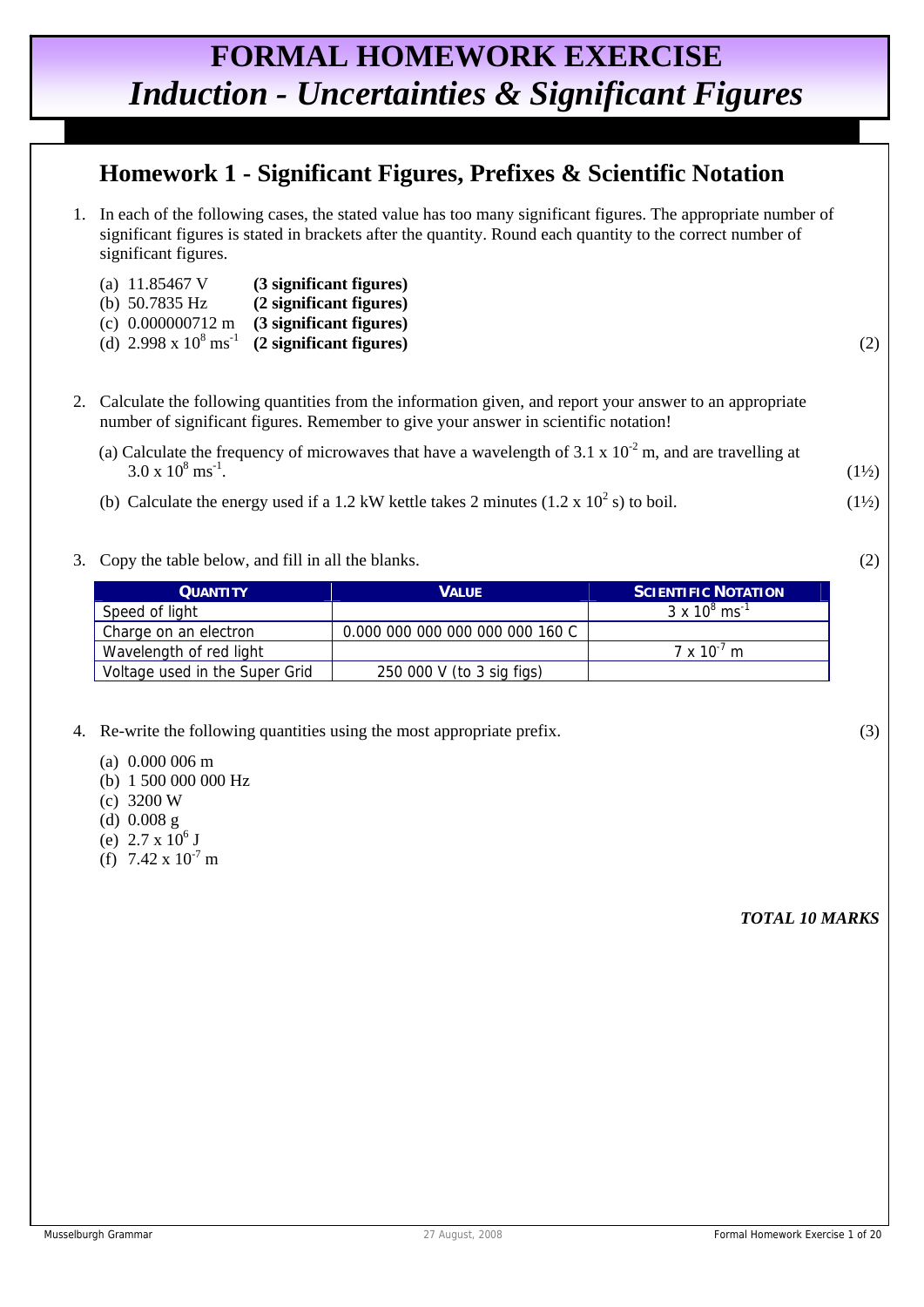## **FORMAL HOMEWORK EXERCISE**  *Induction - Uncertainties & Significant Figures*

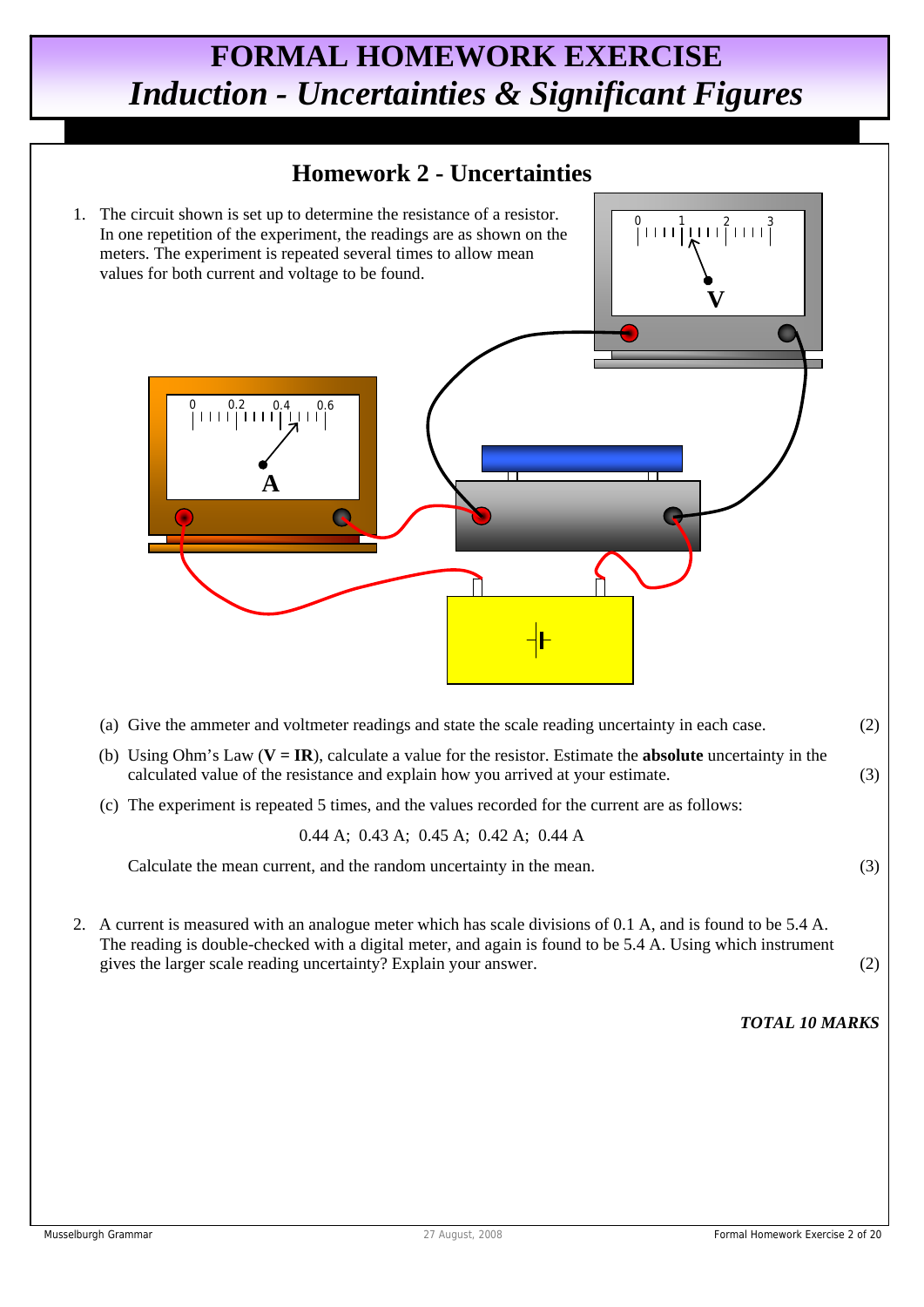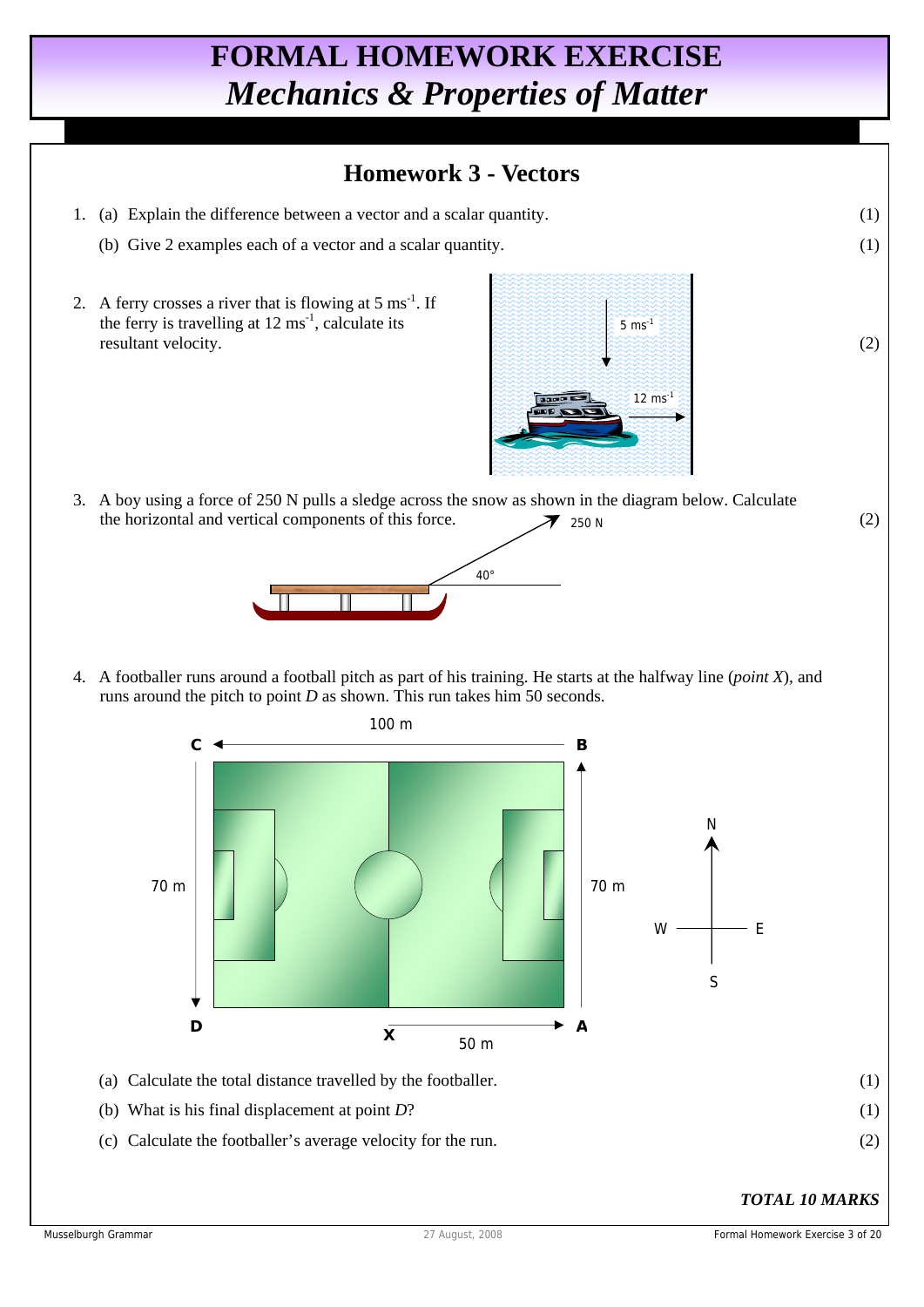#### **Homework 4 - Equations Of Motion**

 1. A workman on the scaffolding outside one of the science classrooms drops a wrench. A physics student, bored with the lesson, times it as it falls past the classroom window. She found that it took 0.6s to fall past the 2m tall window. Calculate the spanner's **initial** velocity as it appears at the top of the window.  $\sqrt{2}$  (2)



2. A human cannonball at a circus is fired from the cannon with a muzzle velocity of  $20 \text{ ms}^{-1}$  at  $30^{\circ}$  to the ground, and (hopefully) lands in a safety net that is at the same height as the mouth of the cannon.



- (c) How far from the cannon should the net have been placed to safely catch the performer? (3)
- (d) In practice, this distance would have to be slightly shorter. Why? (1)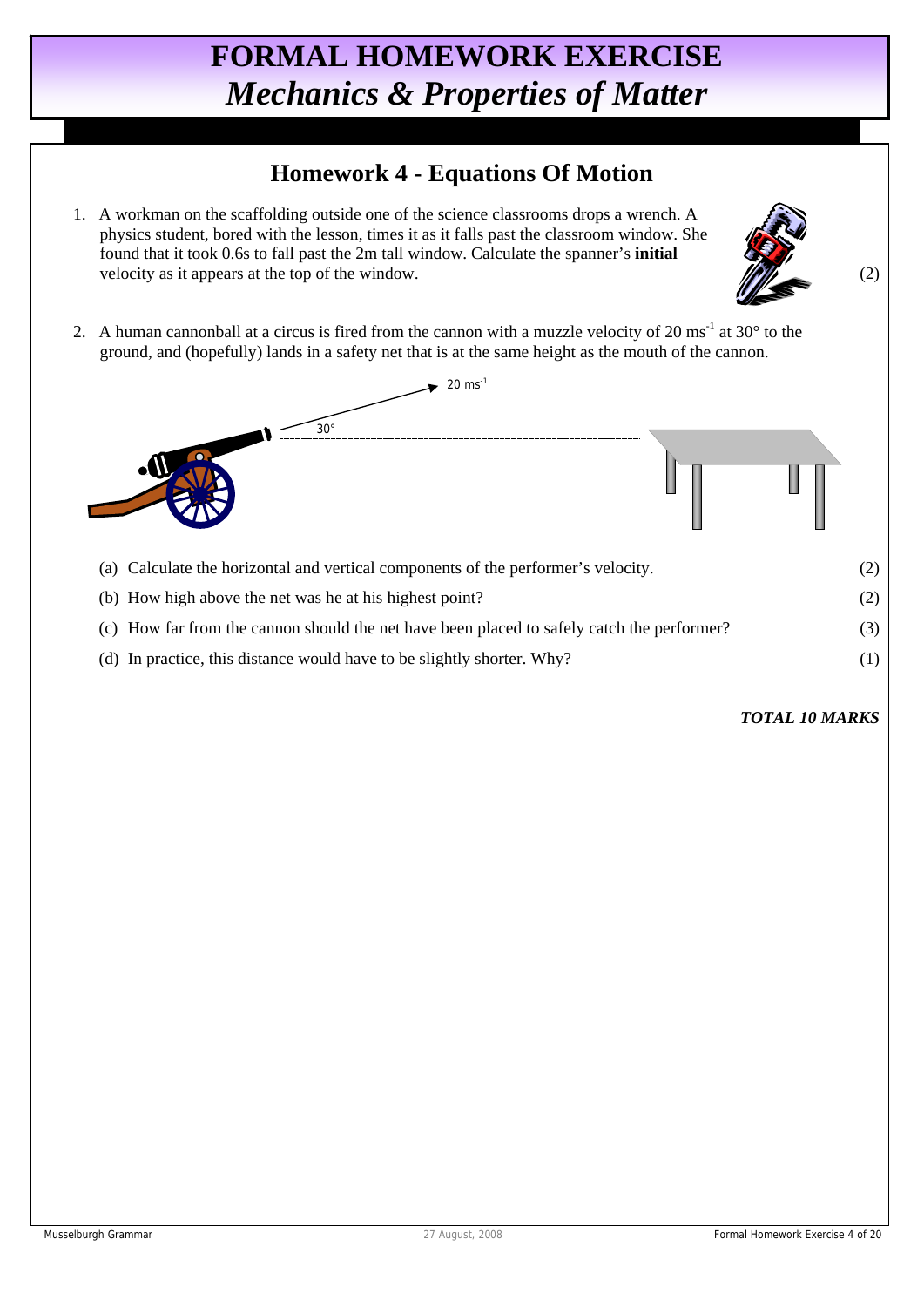#### **Homework 5 - Forces**

 1. A train made up of 3 carriages is pulled along a level track by a force of 16 500 N. Each of the carriages has a mass of 8 000 kg, and each experiences 1500 N of resistive forces.



- (a) Calculate the acceleration of the train. (2)
- (b) Work out the tension in link **B**. (2)
- 2. A cow has fallen over a cliff and cannot get back up to the field. The farmer has to rescue it by attaching a rope and harness, and lifting it using a pulley and his tractor (as shown in the diagram).



 The tractor has a mass of 1500 kg, and the cow has a mass of 500 kg. The tractor's engine can apply a force of 6000 N. Ignore friction between the tractor and the ground.

- (a) Calculate the initial acceleration of the tractor as it lifts the cow. (2)
- (b) Draw a free body diagram showing the forces acting on the cow as it is being lifted. (1)
- (c) Calculate the tension in the rope lifting the cow. (2)
- 3. In the diagram below, calculate the component of the weight acting down the slope. The mass of the trolley  $is 24 kg.$  (1)

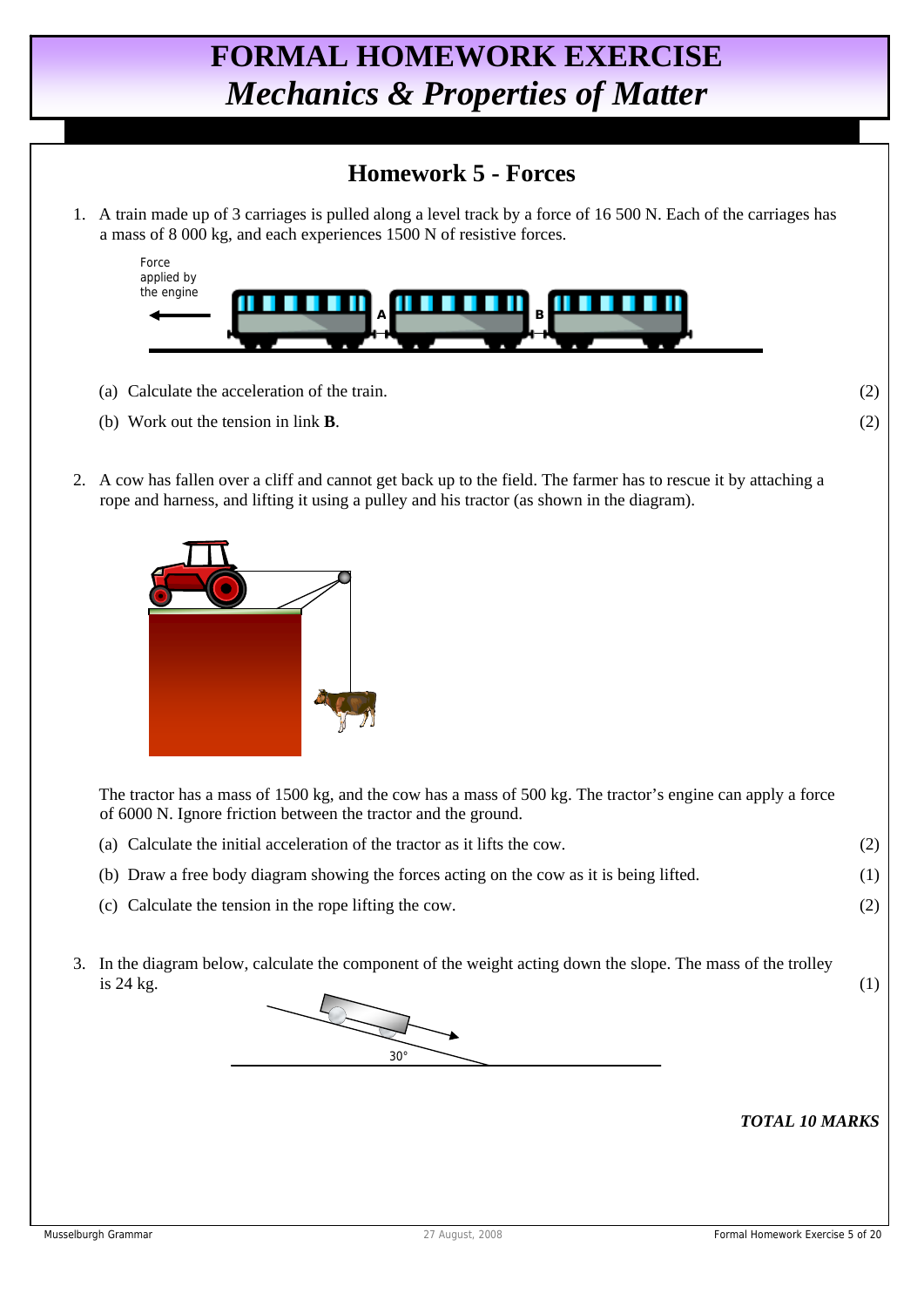#### **Homework 6 - Momentum And Impulse**

 1. In a rugby match, a 110 kg forward in one team tackles an 85 kg back in the other team. The forward is travelling at 5 ms<sup>-1</sup> and the back at 7 ms<sup>-1</sup> in the opposite direction when they collide and 'stick' together.

Take the direction of the forward as the positive direction.

- (a) Calculate the velocity of the pair immediately after the collision. (2)
- (b) Show by calculation whether this collision is elastic or inelastic. (2)
- 2. Explain, in terms of forces on the driver, why a seatbelt offers a far less damaging alternative to a steering wheel when a car stops suddenly during a collision. (2)



- 3. In a game of squash, a ball of mass 0.1 kg is moving towards the player with a velocity of 20 ms-1. She strikes it with the racquet and it returns towards the wall at  $40 \text{ ms}^{-1}$ . If the time of contact between racquet and ball is 50 ms, calculate the force applied on the ball by the racquet.  $(2)$
- 4. A golfer strikes a stationary golf ball, and the force applied by the club on the ball varies as shown in the graph below. Use this graph to determine the final speed of the golf ball. The ball's mass is 0.1 kg. (2)

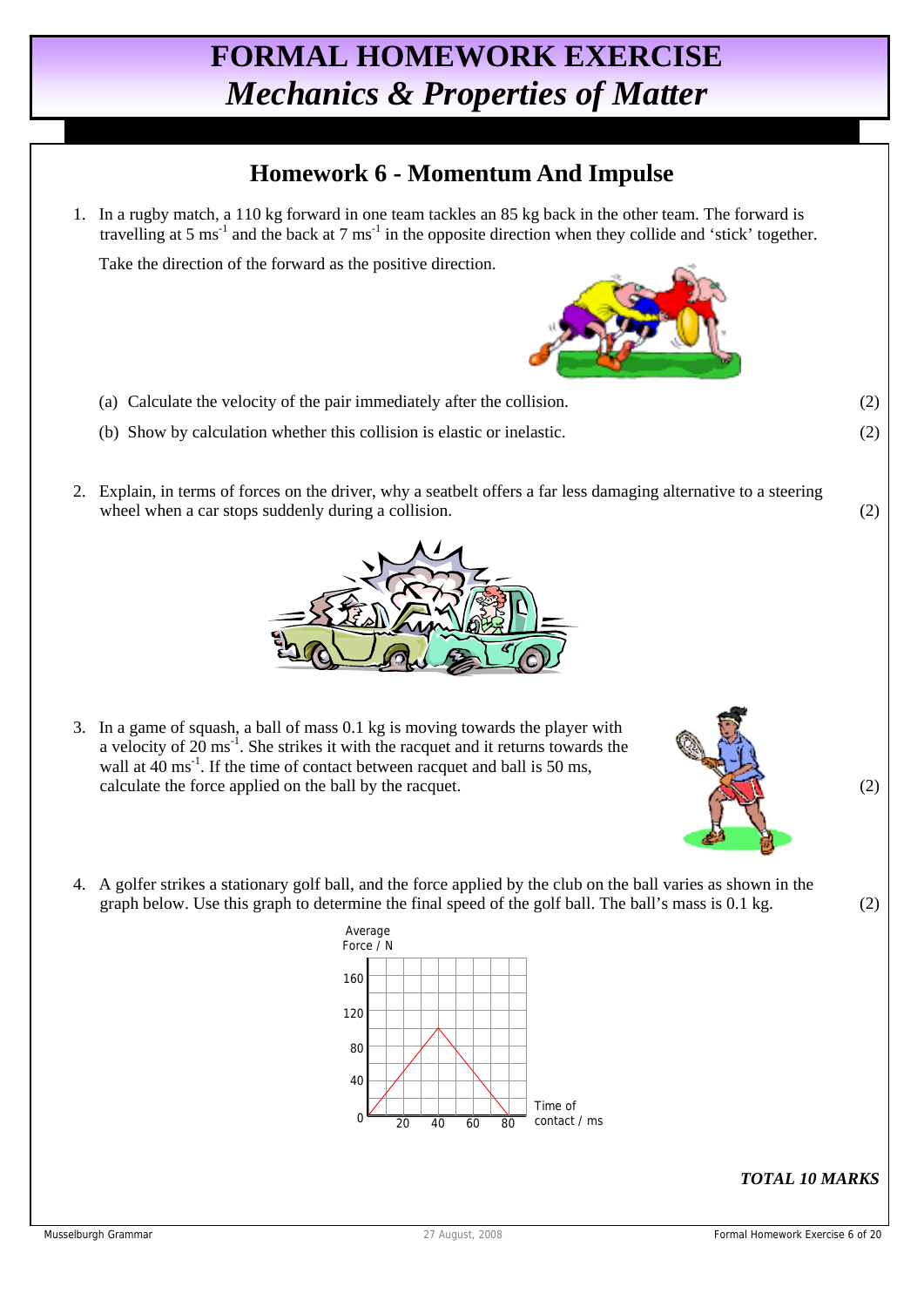#### **Homework 7 - Pressure And Density**

- 1. The stools in the physics rooms have four round feet, each with a surface area of approximately  $1 \text{ cm}^2$ . The physics teachers complain that when people swing onto just one leg of the stool, the flooring under it is damaged. For the purposes of this problem, take the average mass of a pupil to be 60 kg.
	- (a) Calculate the area of one of the stool's feet in **m2**  $\blacksquare$  (1)
	- (b) Calculate the pressure exerted on the floor when all four feet are on the ground (as they should be!) (2)
	- (c) Calculate the pressure exerted on the floor when just one foot is on the ground. (1)
- 2. What is the mass of a block of steel that is 2 cm x 2 cm x 2 cm? (Density of steel =  $8000 \text{ kgm}^{-3}$ ) (2)
- 3. A submarine, mass 50 000 kg, is 500 m under the surface of a freshwater loch. The density of the water is 1000 kgm-3. When the submarine's air tanks are full, it experiences an upthrust of 550 000 N.



- (a) Calculate the pressure from the water at this depth. (2)
- (b) Will the submarine rise to the surface, sink, or float at a constant depth? Explain your answer. (2)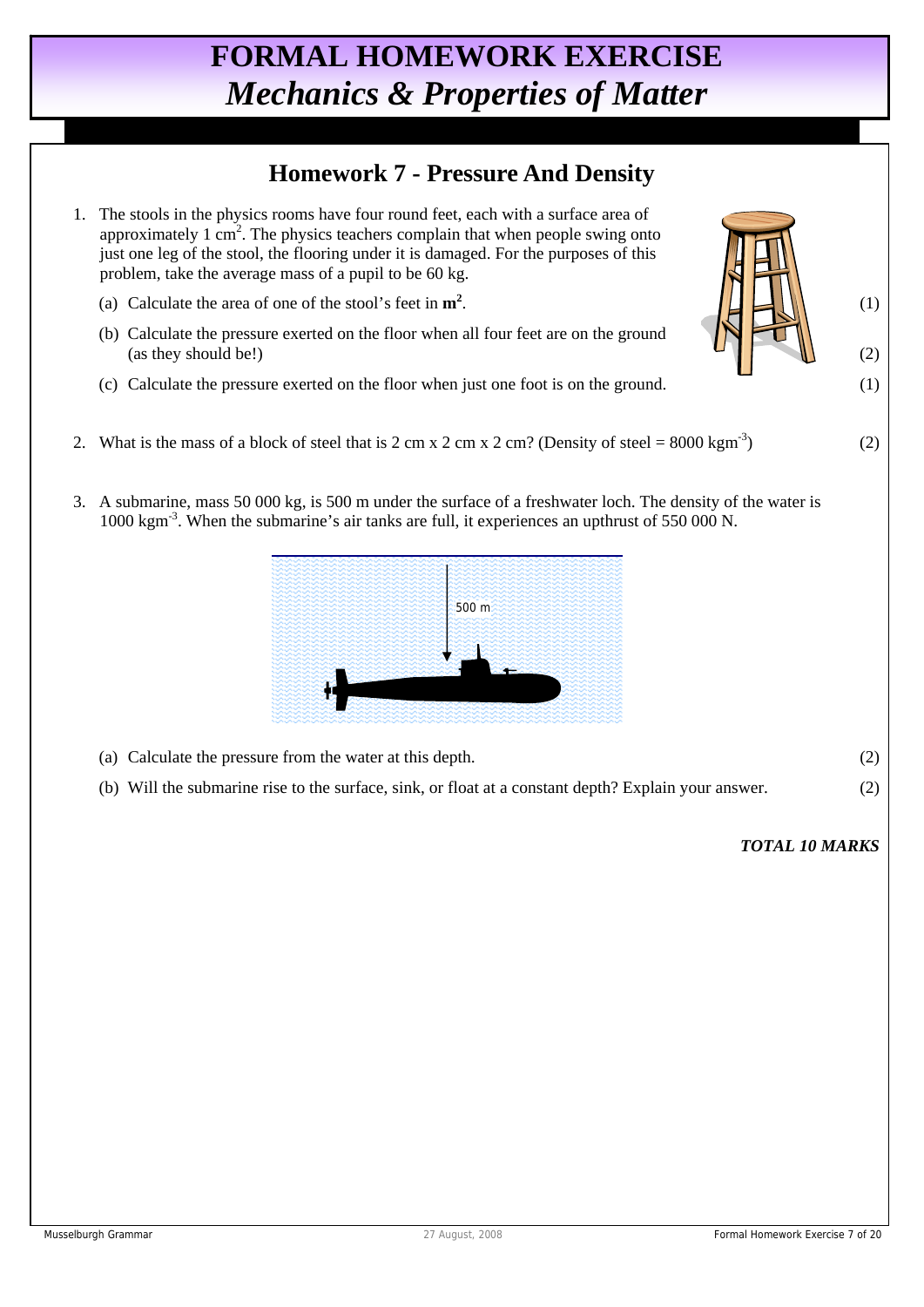#### **Homework 8 - Gas Laws**

- 1. A car has its tyres inflated to a pressure of 240 kPa on a day when the temperature is 5 °C. The car is then driven for several hours, and the temperature of the tyres is found to have risen to 35 °C.
	- (a) Assuming the mass and volume of the air in the tyres has remained constant, calculate the new pressure in the tyres. (2)
	- (b) Explain why this happens to the pressure as the temperature rises, making reference to the kinetic theory of gases. (2)
- 2. In preparation for a party, a balloon is inflated to a volume of  $0.5 \text{ m}^3$  in a cold room (0 °C). During the party, the room temperature rises to 22 °C.

 Calculate the new volume of the balloon, assuming the pressure inside it remains  $\cos \theta$  (2) constant. (2)

 3. An astronaut on a spacewalk has an oxygen tank strapped to his suit. The oxygen in it is pressurised to 5 atmospheres  $(5.0 \times 10^5 \text{ Pa})$ , and the volume of the tank is 15 litres.



| (a) The oxygen is pumped to his mouth at atmospheric pressure $(1.0 \times 10^5 \text{ Pa})$ . What is the maximum<br>volume of oxygen available to the astronaut at this pressure? |     |
|-------------------------------------------------------------------------------------------------------------------------------------------------------------------------------------|-----|
| (b) What assumptions are made about the gas that allow us to perform this calculation?                                                                                              | (1) |
| (c) In reality, the astronaut would find that he had less oxygen available to him than calculated in part (a).<br>Why would this be the case? ( <b>Problem solving!</b> )           |     |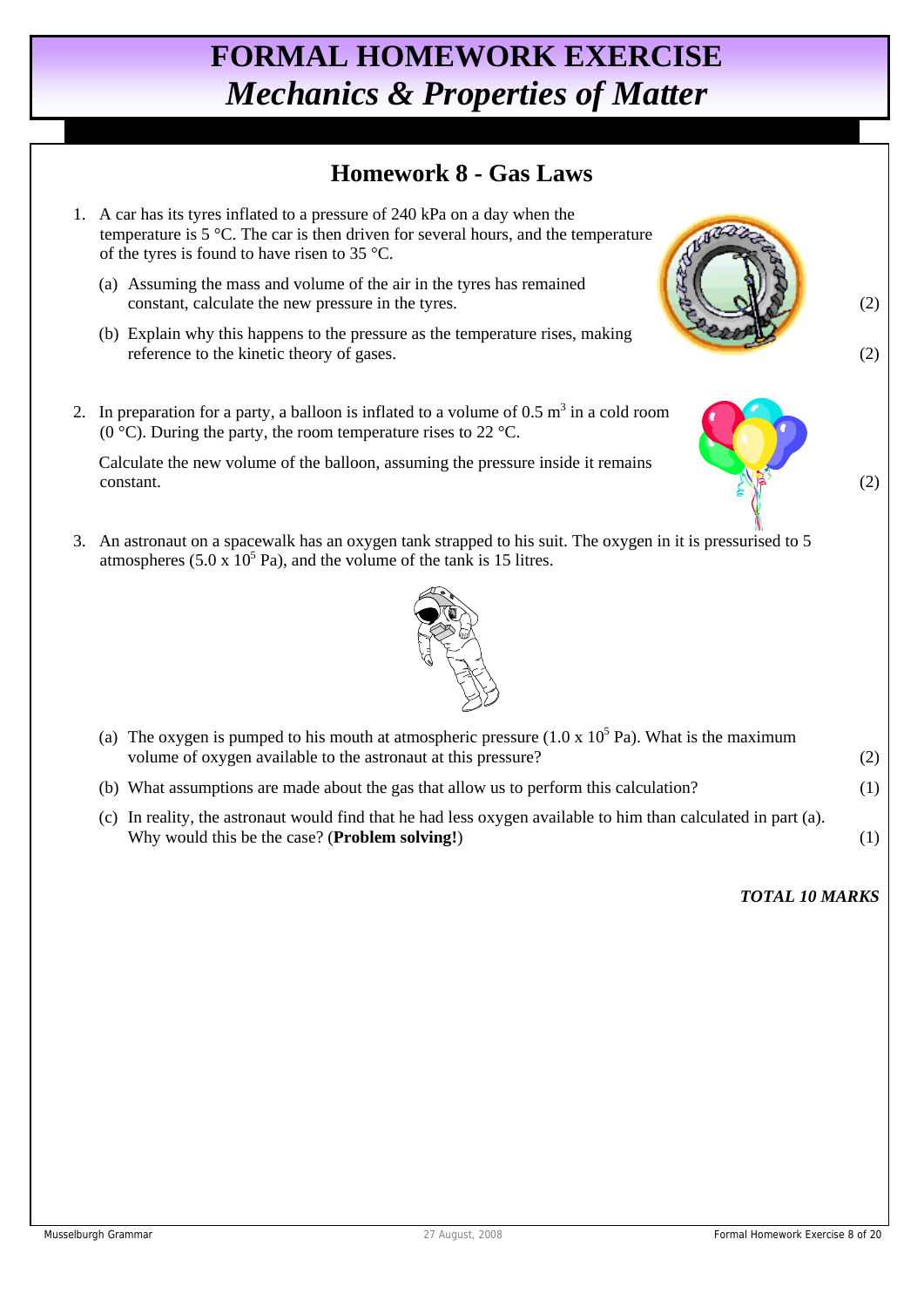### **Homework 9 - Electric Fields**

1. Draw the electric field around the following charges. You must show the direction of the field clearly. (3)



- 2. What is the definition of a **volt**? (1)
- 3. Look at the following diagram.



- (a) What is the potential difference between the two plates? (1)
- (b) Calculate the work done in moving the charged particle across the electric field. (2)
- 4. Most vehicle assembly lines use robots to paint the vehicles being produced (as shown in the photograph to the right). Electrostatic methods of painting are used to reduce wasted paint, to ensure an even covering of the car body, and to prevent mess. The car body is given a positive charge, and the paint droplets are given a negative charge as they leave the nozzle.

 In the electrostatic painting system shown, a small droplet of paint (mass 1g) is given a charge of 2 mC before being accelerated by a potential difference of 100 V. Calculate the speed of the drop as it hits the vehicle. You can ignore the effects of air resistance for the purposes of this calculation. (3)

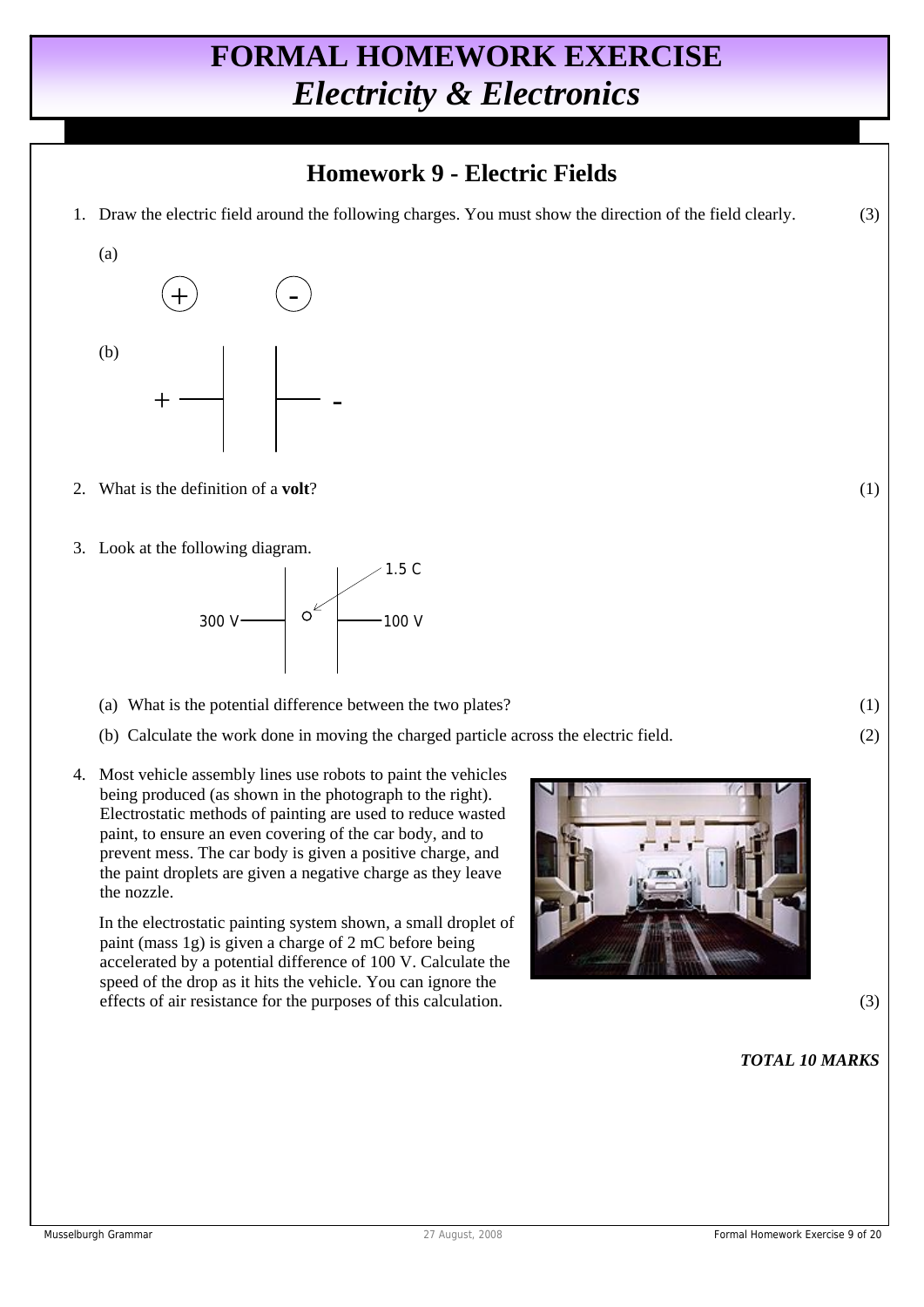#### **Homework 10 - Resistors, EMF & Internal Resistance**

- 1. In the circuit below, calculate
	- (a) The total electrical potential energy gained by each coulomb of charge. (1)
	- (b) The current through the  $10 \Omega$  resistor. (1)
	- (c) The potential difference across the  $10 \Omega$  resistor. (2)



2. In the circuit below, the reading on the voltmeter is 5 V when switch **S** is open and 3 V when it is closed.



- (a) What is the EMF of the cell?  $(1)$
- (b) Calculate the current flowing in the circuit when the switch is closed. (1)
- (c) What is the internal resistance of the cell? (2)
- 3. Calculate the equivalent resistance between **X** and **Y** in the circuit below. (2)

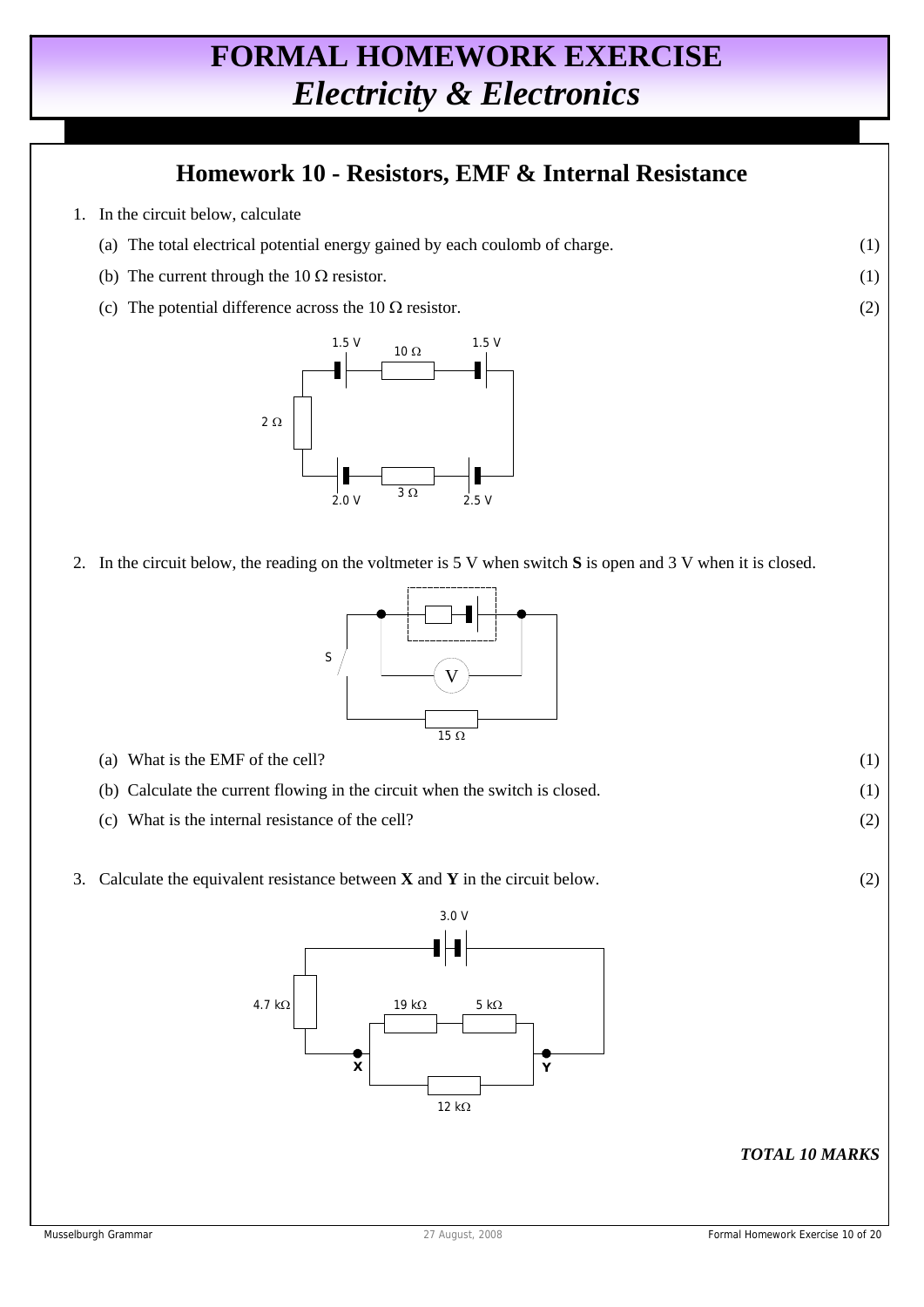### **Homework 11 - Wheatstone Bridges**

 1. The circuit below is set up in a physics lab. Variable resistor X is varied until the Wheatstone Bridge is balanced.



- (a) What is meant by a balanced Wheatstone Bridge? (1)
- (b) Calculate the value of variable resistor X when the bridge is balanced. (2)
- (c) The 3V battery is removed and replaced with a 12V battery. State and explain the effect on the reading on the Voltmeter. (2)
- (d) The 3V battery is put back in place, and the variable resistor X is replaced with a 75 k $\Omega$  resistor. Calculate the reading on the voltmeter now. (3)
- 2. A digital thermometer uses a Wheatstone bridge circuit with a thermistor in it to measure temperature. The circuit used is shown below:



As the temperature rises, the resistance of the thermistor drops.

- (a) Draw a graph to show how the reading on the voltmeter changes as the temperature rises. (1)
- (b) Extend your graph to show what happens if the temperature drops below zero. (1)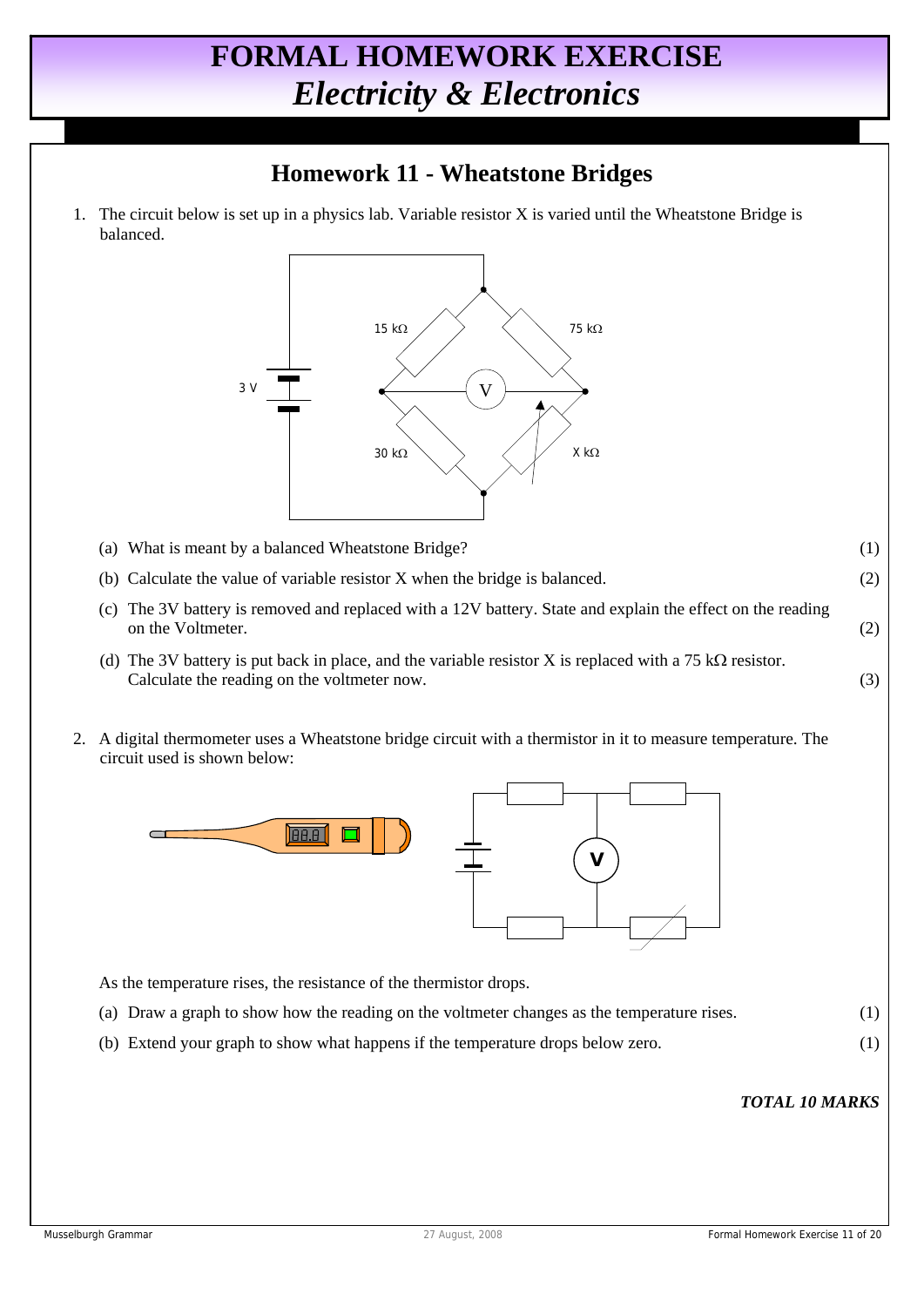### **Homework 12 - AC & Capacitors**

1. The oscilloscope below shows the potential difference over a bulb attached to an AC power supply.



The y-gain is set at 5V / div.

The time base is set at 5ms / div.

- (a) State the peak potential difference of the trace. (1)
- (b) Calculate the frequency of the supply. (2)
- (c) Calculate the rms value of the potential difference. (1)
- 2. A physics student set up the circuit below.



- (a) Calculate the charge stored by the capacitor in this circuit. (2) (b) Using this charge, calculate the energy stored by the capacitor. (2)
	- (c) The 6 V battery is replaced with a 12 V battery. Calculate the energy stored by the capacitor now. (2)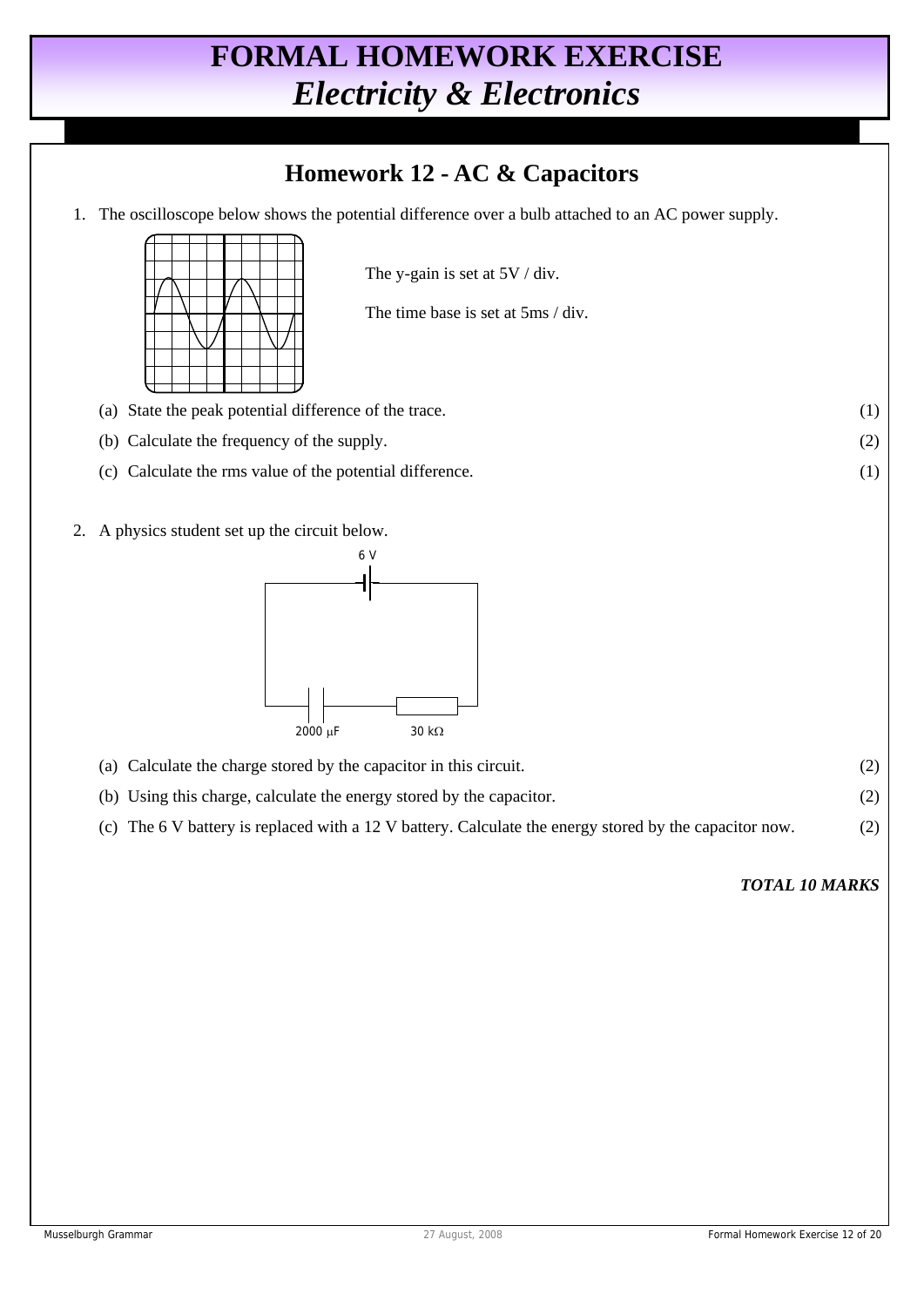### **Homework 13 - Capacitors in Circuits**



 The circuit above is set up with the capacitor initially discharged. The switch is put to position A, and the capacitor allowed to fully charge. This process takes 60 seconds.

| (a) Calculate the initial charging current in the circuit.                           | (2) |
|--------------------------------------------------------------------------------------|-----|
| (b) State the current once the capacitor is fully charged.                           | (1) |
| (c) Draw a graph of charging current Vs time. You should have values on both axes.   | (2) |
| (d) What is the potential difference over the capacitor when it is fully charged?    | (1) |
| The switch is thrown to position B, and the capacitor is allowed to fully discharge. |     |
| (e) Calculate the initial discharge current.                                         | (2) |
| How would the discharge time compare to the charge time? Explain your answer.<br>(t) | (2) |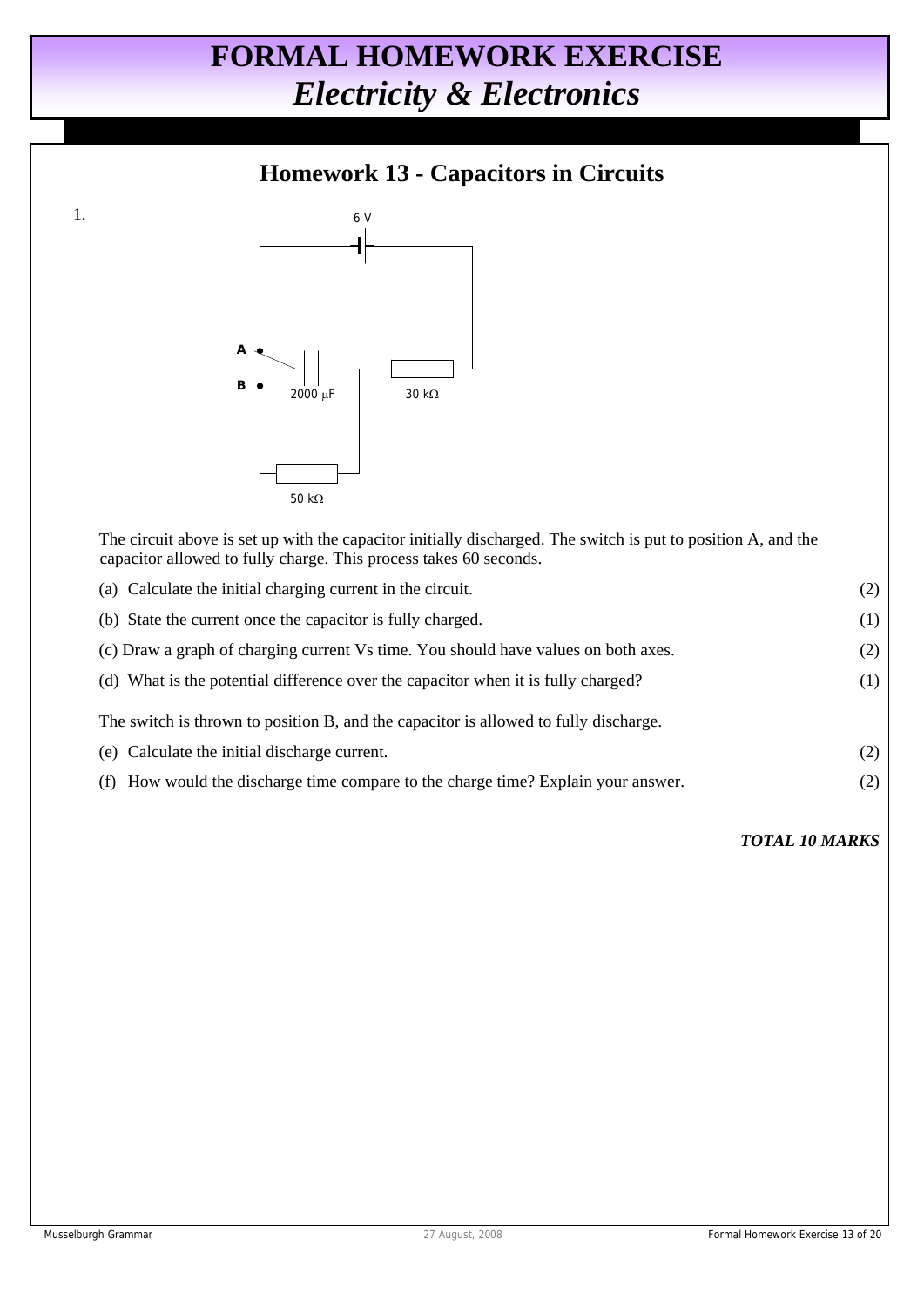#### **Homework 14 - Analogue Electronics**

1. The following op-amp circuit is set up for a series of experiments:



- (a) Which mode is this op-amp operating in? (1)
- (b) State the gain equation for this op-amp. (1)
- (c) Calculate the output voltage  $V_0$  for inputs of 3V and -1V. (2)
- (d)  $V_0$  stops rising when it reaches a certain value. Why is this? (1)
- 2. State the two assumptions we make about an ideal op-amp. (2)
- 3. The following questions refer to this circuit:



- (a) State the gain expression for this mode, and give the conditions which must be met for this expression to be true.  $(2)$
- (b) The four resistors are set as follows:  $R_1 = 10 \text{ k}\Omega$ ;  $R_2 = 10 \text{ k}\Omega$ ;  $R_3 = 100 \text{ k}\Omega$ ;  $R_f = 100 \text{ k}\Omega$ . Calculate the output voltage if  $V_1 = 1.25$  V and  $V_2 = 1.35$  V (1)

$$
\mathcal{L}^{\mathcal{L}}(\mathcal{L}^{\mathcal{L}})
$$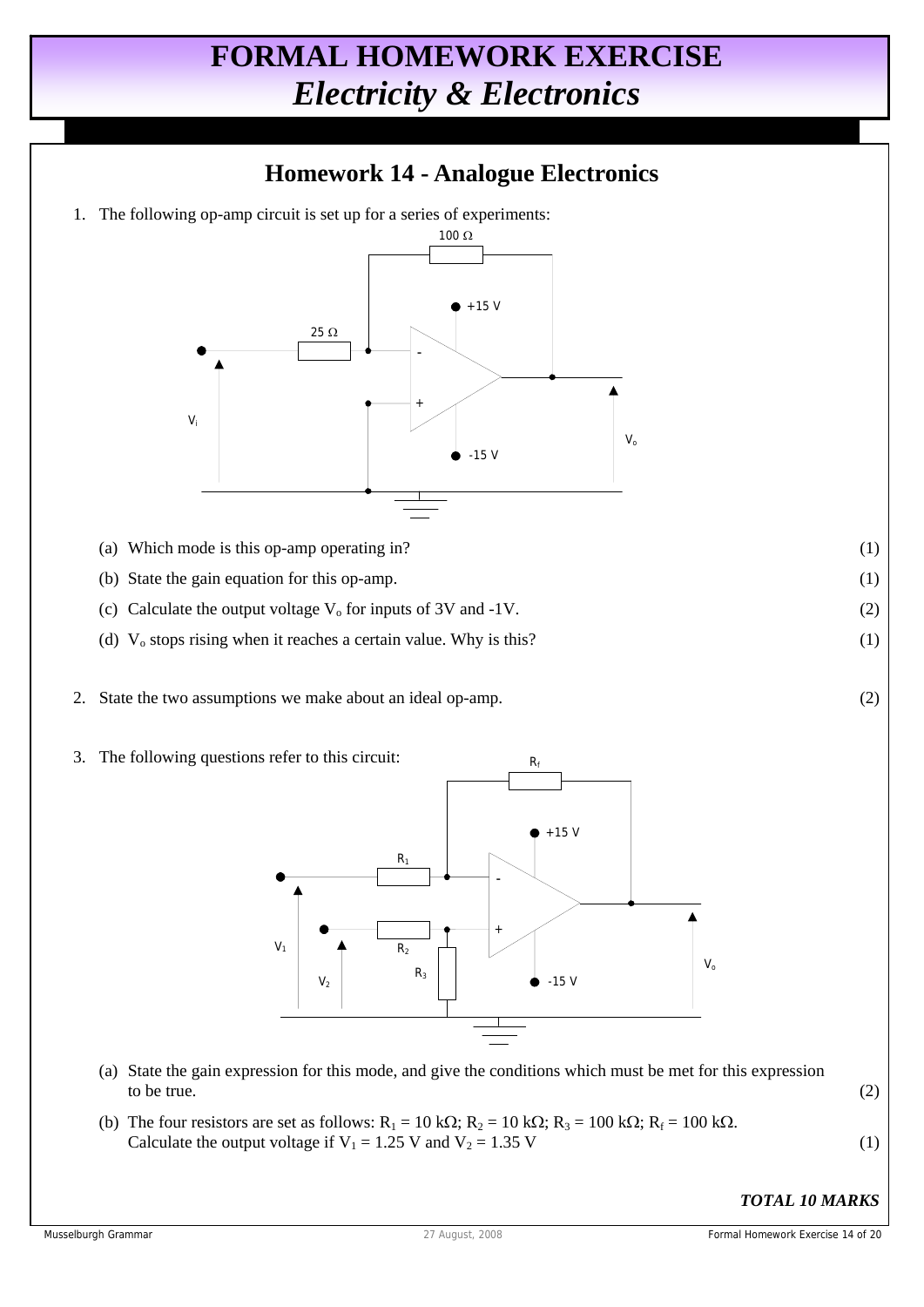#### **Homework 15 - Waves**

 1. A physicist is driving home from work, listening to the radio. As she moves between two transmitters, she notices the signal getting stronger and weaker at regular intervals. The strongest signal is halfway between the two transmitters - at position *P* on the diagram below. As she drives north, she passes through one other maximum, and reaches a **second** maximum at position *Q*. The distances to the two radio transmitters from this point are shown.



- (a) Use the information above to calculate the wavelength of the radio waves she is listening to. (2)
- (b) State and explain whether the waves from the two transmitters are in phase or out of phase at point *Q*. (1)
- 2. The following equipment is set up in a darkened physics lab:



| (a) Describe what is seen on the screen.                                                                                                                                                              | (1) |
|-------------------------------------------------------------------------------------------------------------------------------------------------------------------------------------------------------|-----|
| (b) The blue light source is replaced with a red light source. Describe the difference this makes to the<br>pattern, and explain why this happens.                                                    | (2) |
| (c) If the wavelength of the red light used is 700 nm, and the diffraction grating has 100 lines per<br>millimetre, calculate the angle between the first order maximum and the second order maximum. | (4) |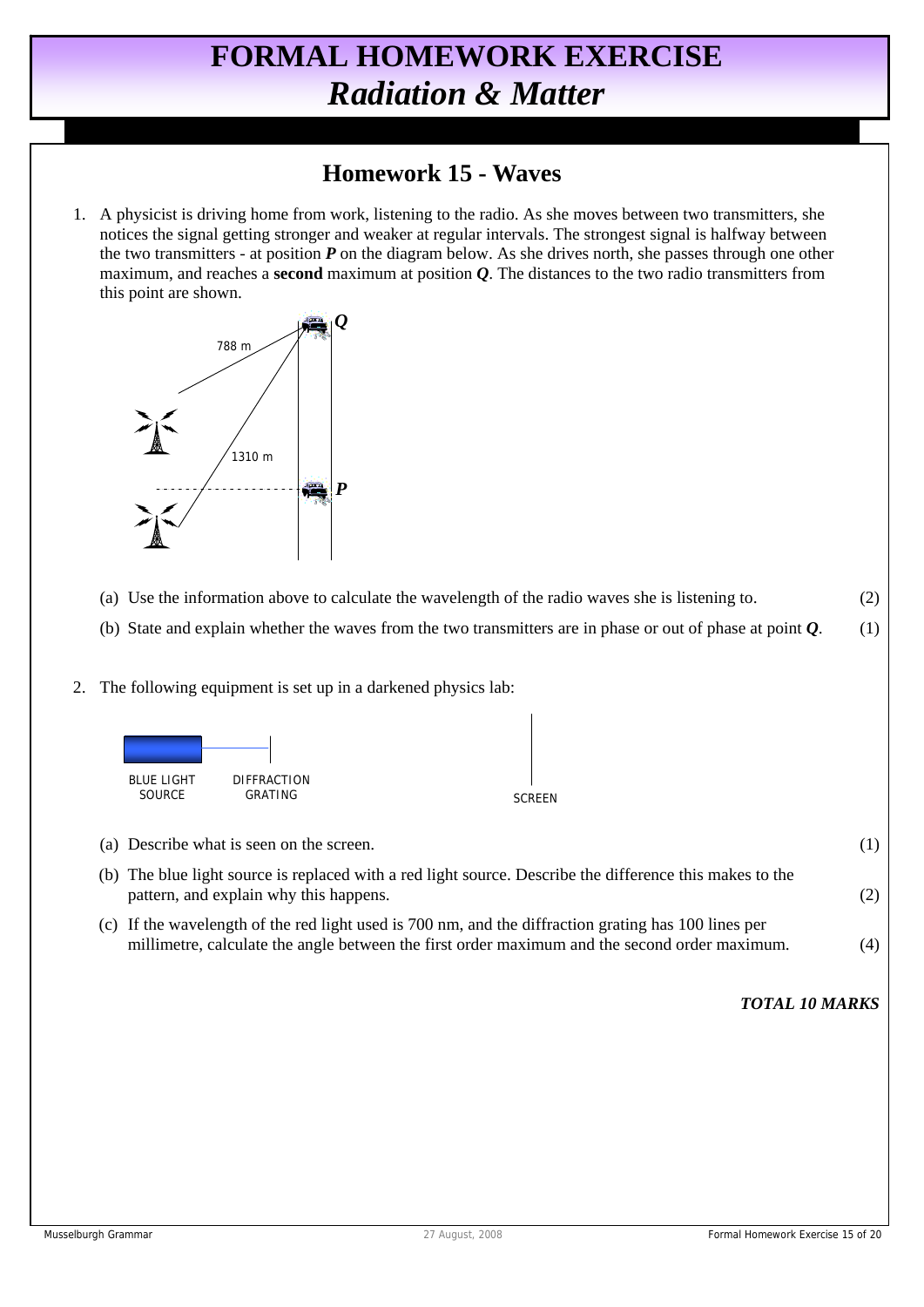### **Homework 16 - Refraction of Light**

 1. A ray of red light has a wavelength of 700 nm in air. It is incident on a block of plastic, and is refracted as shown below:



- (a) Calculate the refractive index of the block of plastic. (2) (b) What is the wavelength of the red light in the block of plastic? (2) (c) A blue light now replaces the red light. What happens to the angle of refraction? (1)
- 2. A physics student decides to propose to his girlfriend. Just as he is presenting the diamond engagement ring to her, he notices the sparkling is caused by total internal reflection. He is so taken by this observation, he rushes off to find out the refractive index of diamond so that he can calculate the critical angle for the diamond.

His girlfriend immediately dumped him.



- (a) If the refractive index of diamond is 2.42, calculate the critical angle. (2)
- (b) What is meant by 'critical angle'? (1)
- 3. White light is shone onto a triangular glass prism. A spectrum is viewed on the other side of the prism.



- (a) Why is a spectrum produced?  $(1)$
- (b) List the colours in order from **most** deflected to **least** deflected. (1)

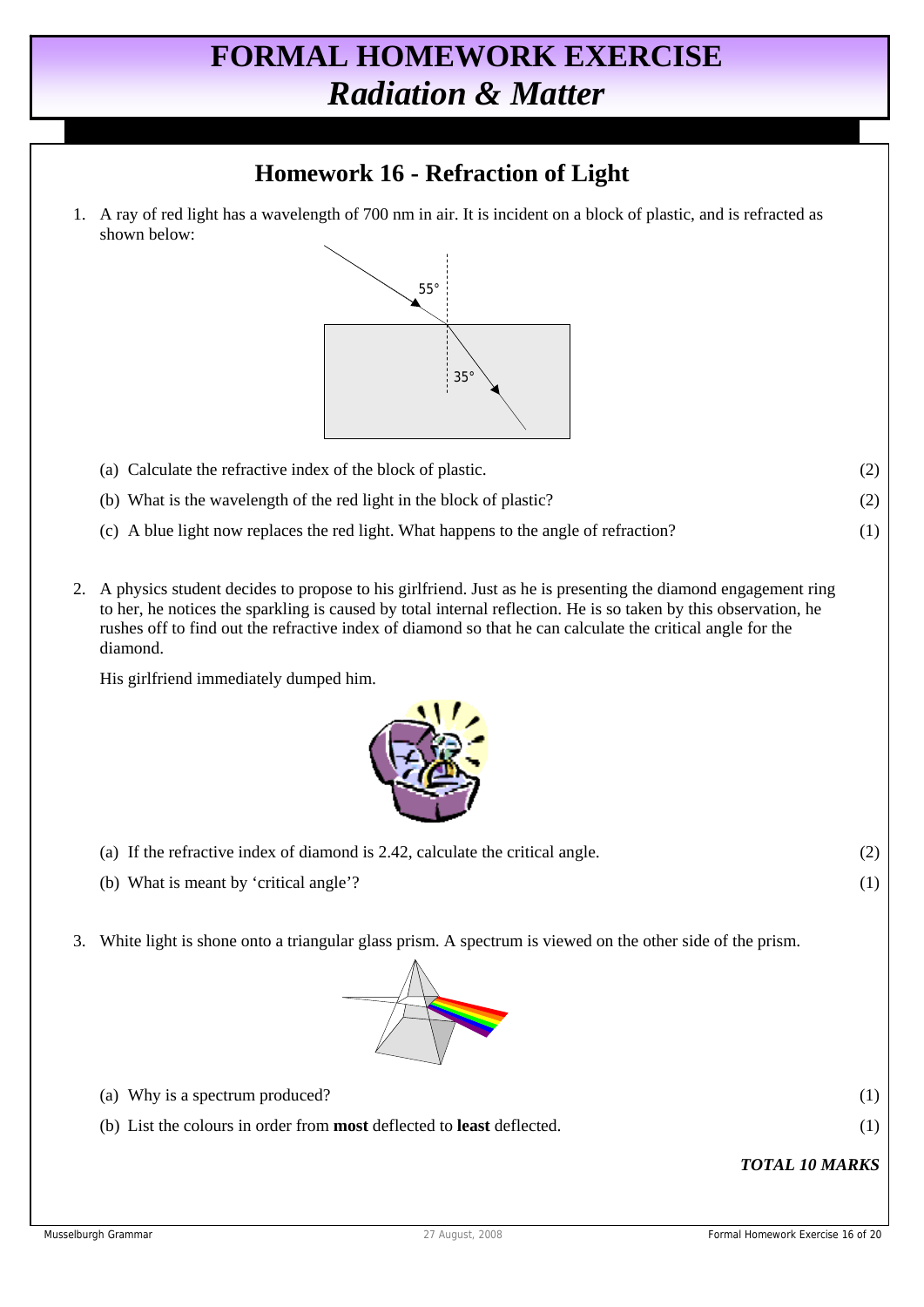#### **Homework 17 - Optoelectronics**

1. For a certain metal, the energy required to eject an electron from an atom is  $3 \times 10^{-19}$  J. (a) What is the minimum frequency of electromagnetic radiation required to produce the photoelectric effect with this metal? (2) (b) The metal is illuminated with blue light that has a wavelength of 400 nm. Show by calculation that this will cause the photoelectric effect to occur. (2) (c) Calculate the kinetic energy that the ejected electrons will have when the metal is illuminated with this  $\text{light.} \tag{1}$  2. The following diagram represents the energy levels of a particular metal's atoms.  $-5 \times 10^{-19}$  J  $-9 \times 10^{-19}$  J  $-$  -16 x 10<sup>-19</sup> J  $-$  -25 x 10<sup>-19</sup> J (a) How many possible transitions are there for this atom? (1) (b) Calculate the maximum frequency of light absorbed by this atom. (2) (c) Which part of the spectrum would this absorption line be found in? Explain your answer. (2)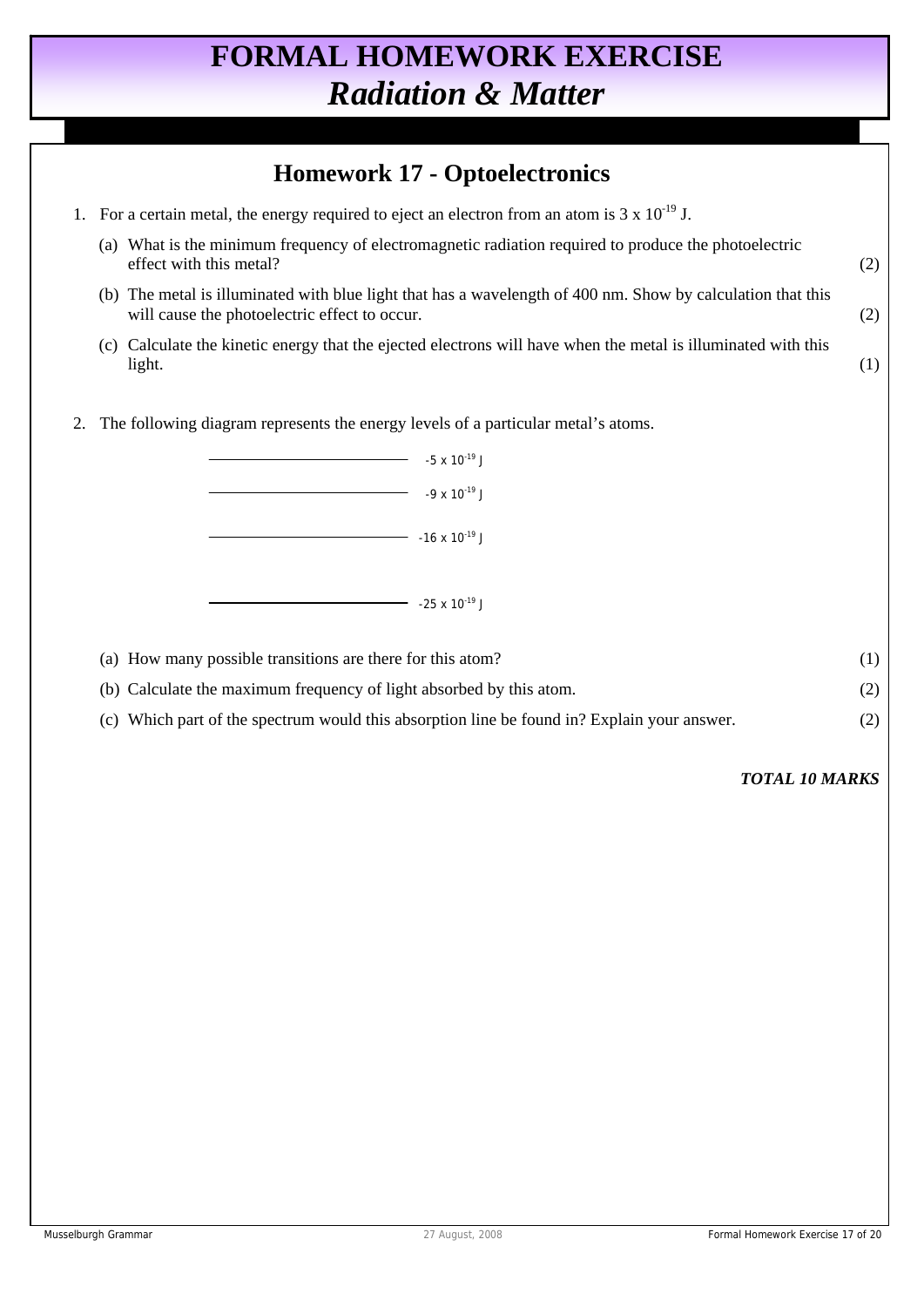### **Homework 18 - Semiconductors**

1. The diagram below represents the p-n junction of a photodiode.



X

- (a) State the name of the charge carriers in each type of material. (1)
- (b) What name is given to the shaded region **X**, and what is special about this region? (2)
- (c) The photodiode has 2 main operating modes. Name these modes, and briefly explain each of them. (3)
- 2. Here is a diagram of a semiconductor device.



(a) Name the device shown.  $(\frac{1}{2})$ (b) Copy the diagram and label the parts A to E.  $(2\frac{1}{2})$ (c) Explain how this device behaves in its ON state. (1)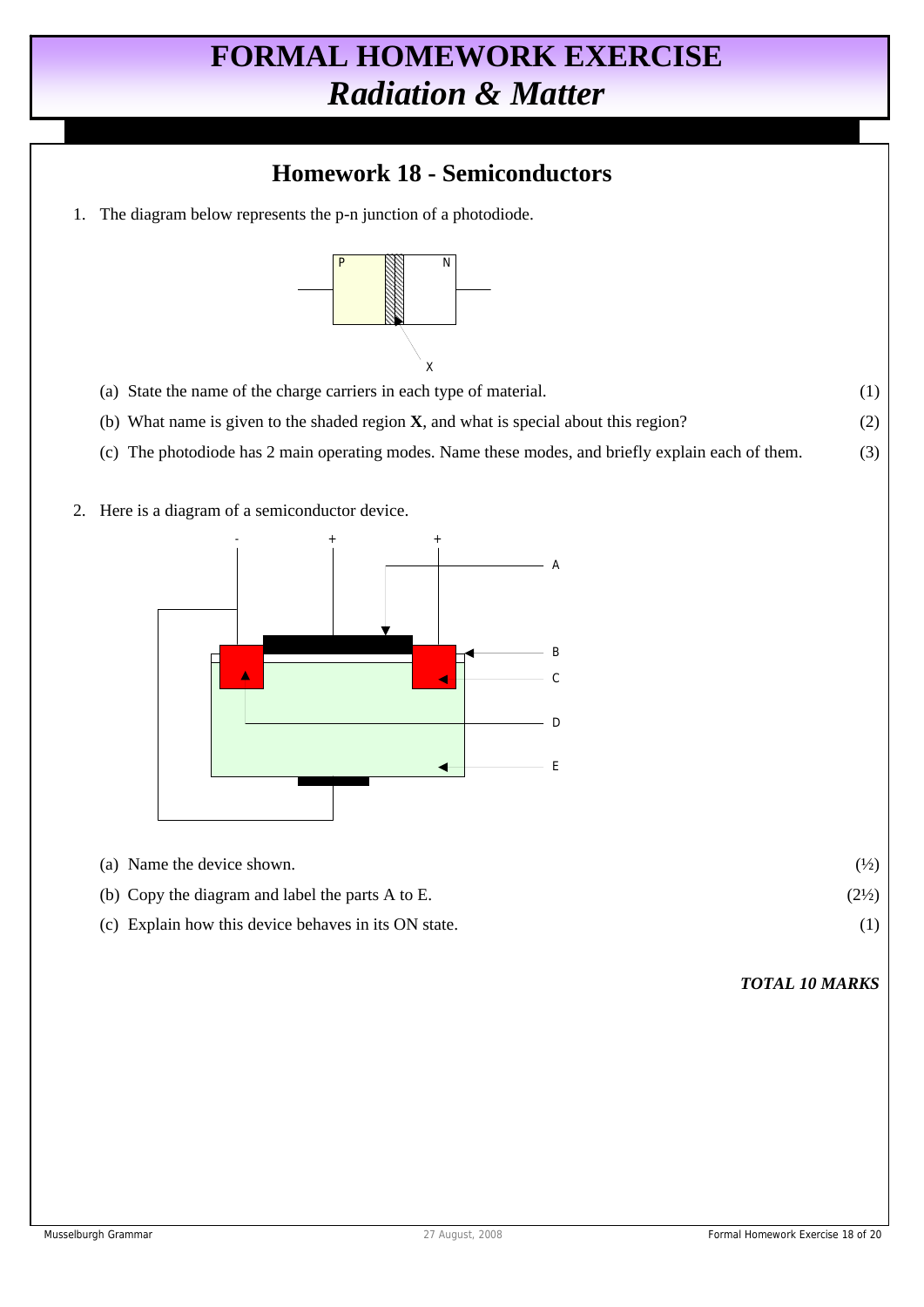#### **Homework 19 - Nuclear Reactions**

- 1. In 1908, Rutherford carried out his famous alpha-particle scattering experiment. The particles were fired at a target, and a detector was used to determine how many of the  $\alpha$ -particles were scattered to various positions around the target. His conclusion based on these results was that an atom must contain a nucleus. (a) What material did Rutherford use as the target? (1)
- (b) State the three main conclusions drawn about the nucleus.  $(1\frac{1}{2})$ 
	- (c) Explain how the results of the experiment led to each of these conclusions.  $(1\frac{1}{2})$
- 2. A nuclear reaction is described by the equation below:

$$
^{239}_{94}Pu + ^1_0n \Rightarrow ^{137}_{x}Te + ^{y}_{42}Mo + 3^1_0n
$$

- (a) What type of reaction is this?  $(1)$
- (b) Calculate the missing numbers  $\boldsymbol{X}$  and  $\boldsymbol{Y}$ . (1)
- (c) Using information from the table below, calculate the energy released in this reaction. (4)

| <b>NUCLEUS/PARTICLE</b>     | MASS (U) |
|-----------------------------|----------|
| $^{239}P_{11}$              | 239.0512 |
| $^{137}$ Te                 | 137.0000 |
| <sup>Y</sup> M <sub>0</sub> | 99.9066  |
|                             | 1.0087   |

 $(1 u = 1.66 x 10^{-27} kg)$